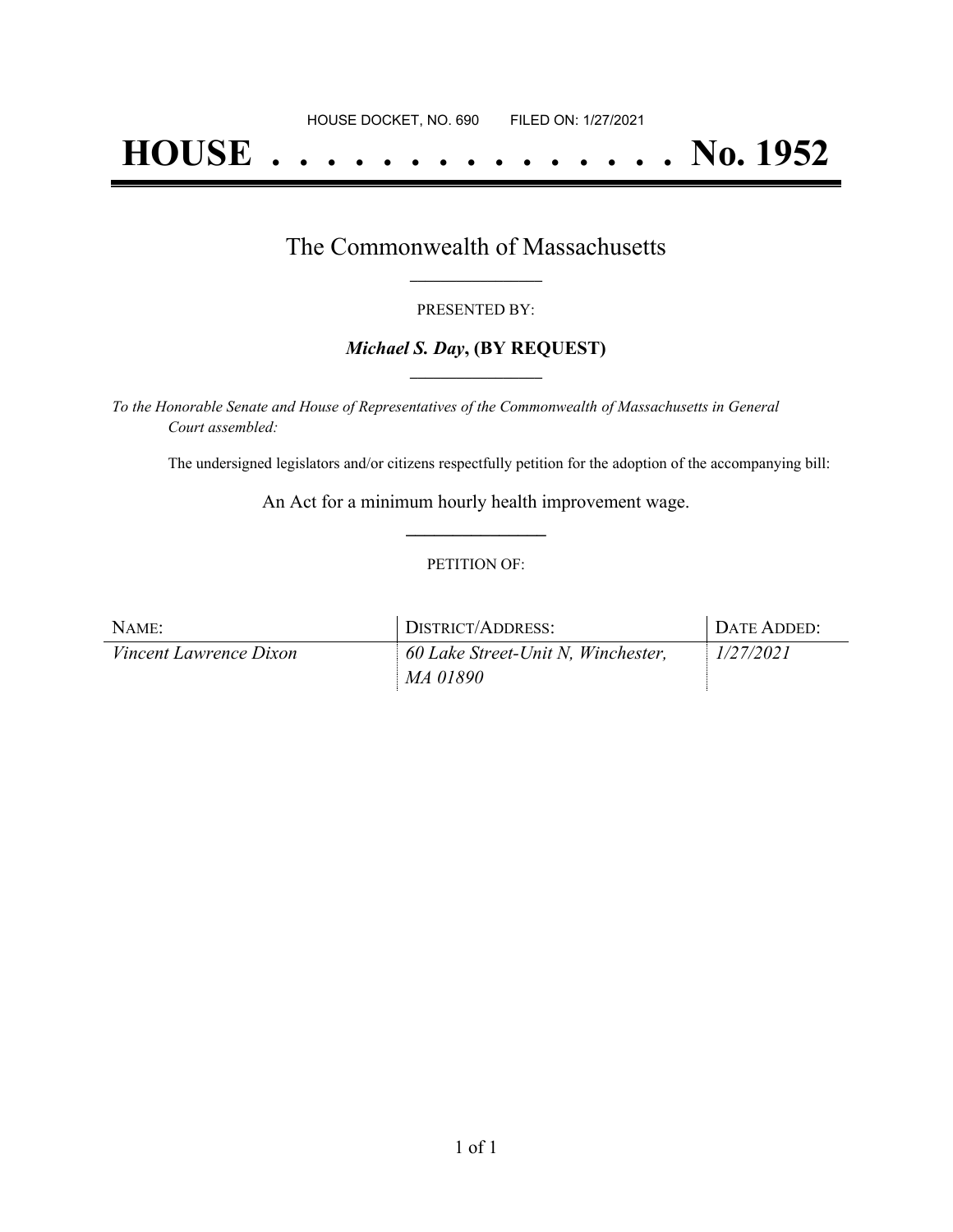## **HOUSE . . . . . . . . . . . . . . . No. 1952**

By Mr. Day of Stoneham (by request), a petition (accompanied by bill, House, No. 1952) of Vincent Lawrence Dixon relative to providing for hourly employee portable health care insurance earnings. Labor and Workforce Development.

### [SIMILAR MATTER FILED IN PREVIOUS SESSION SEE HOUSE, NO. *1607* OF 2019-2020.]

## The Commonwealth of Massachusetts

**In the One Hundred and Ninety-Second General Court (2021-2022) \_\_\_\_\_\_\_\_\_\_\_\_\_\_\_**

**\_\_\_\_\_\_\_\_\_\_\_\_\_\_\_**

An Act for a minimum hourly health improvement wage.

Be it enacted by the Senate and House of Representatives in General Court assembled, and by the authority *of the same, as follows:*

- 1 SECTION 1. The Massachusetts General Laws are hereby amended by inserting the
- 2 following new chapter:
- 3 An Act for a Minimum Hourly Health Improvement Wage.
- 4 1.) Healthcare costs, and insurance, are vital topics, and proper subjects of government

5 operations, and public policy, for all residents of the Commonwealth; and so this Minimum

- 6 Hourly Health Improvement Wage, is proposed, to assist in better health services, and financing.
- 7 2.) As economic conditions, have changed, sometimes in unfortunate ways, many
- 8 individuals have found the need, or availability, to only be able to work at one or more, part-time
- 9 jobs. Many, or even most of these positions, lack full benefits, further stressing these individual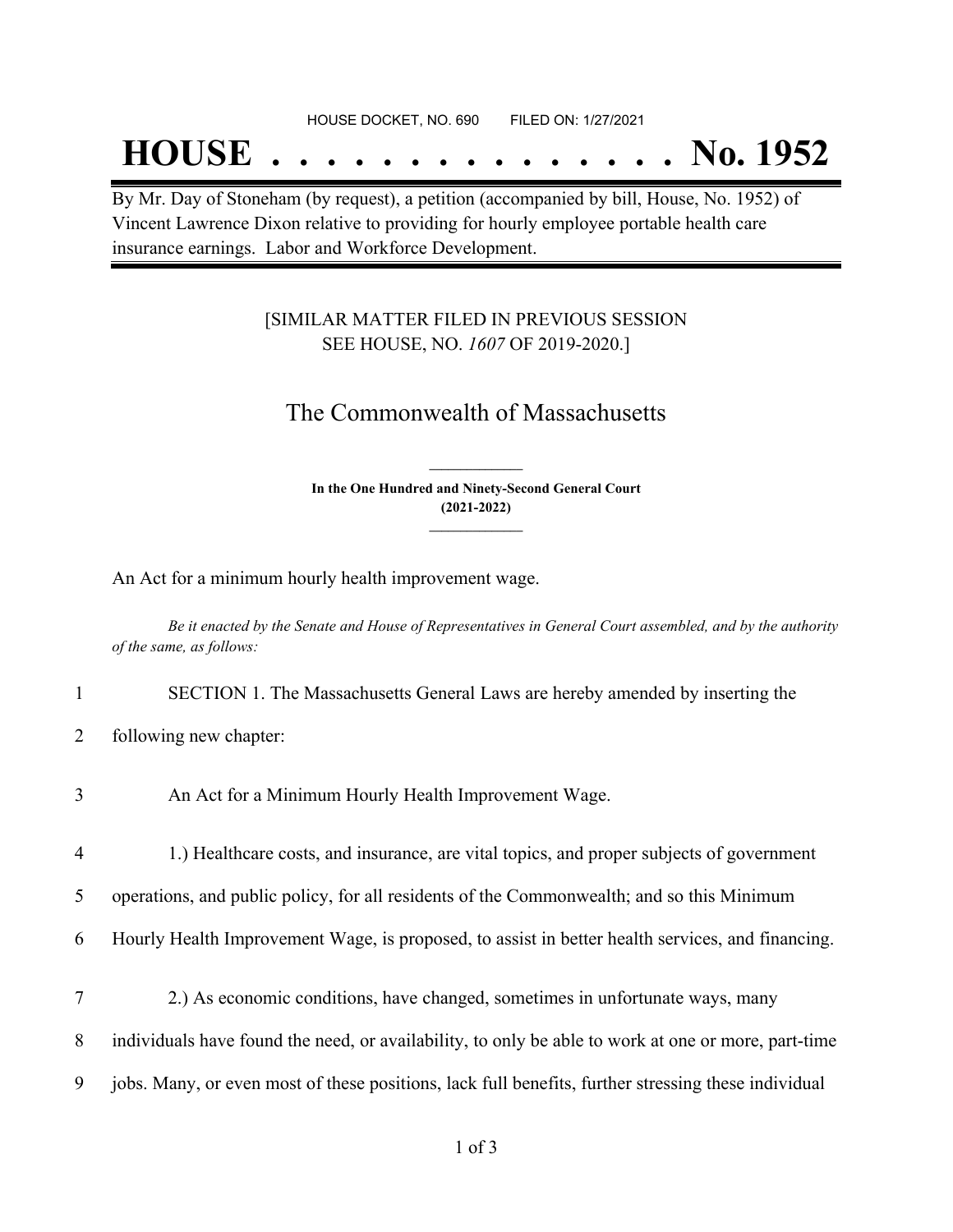employees. In order to earn sufficient resources, and sometimes not enough, even then, many individuals are working, in excess of the number of hours of a full-time job, and despite the stress, and additional travel time, have challenged access to medical services.

13 3.) While various programs have been developed, and have varieties of value, medical services insurances, are still strongly associated with employment. Developments at the Federal level, as well as state circumstances, continue to evolve, and it is in this context that this legislation, is created.

 4.) The Public Health Council (PHC), and the Department of Public Health, are hereby authorized, and empowered to analyze, and develop recommendations for a Minimum Health Care Improvement Wage.

 5.) An amount, shall be determined, by which each employee will receive a portable, health care insurance earning, for each, and every hour worked. In so doing, for example, if an employee worked two separate jobs, of 20 hours each, they would receive 40 hours of Minimum Health Care Improvement Wage. If an employee worked three separate jobs of 18 hours each, they would receive 54 hours of Minimum Health Care Improvement Wage, thereby also adjusting in some general way, for the risks, of excessive work hours, and stress.

 6.) All employers, of at least 50 employees, would find, an equality of operations, in 27 terms of health care costs, since some amount would accrue to each employee, for each hour worked; in other words, a condition of business, would be the provision and/or contribution of some health care compensation.

 7.) This Minimum Health Care Improvement Wage, can be first established, as a Pilot Program; after which, based on experience, it shall be recommended for full implementation.

of 3